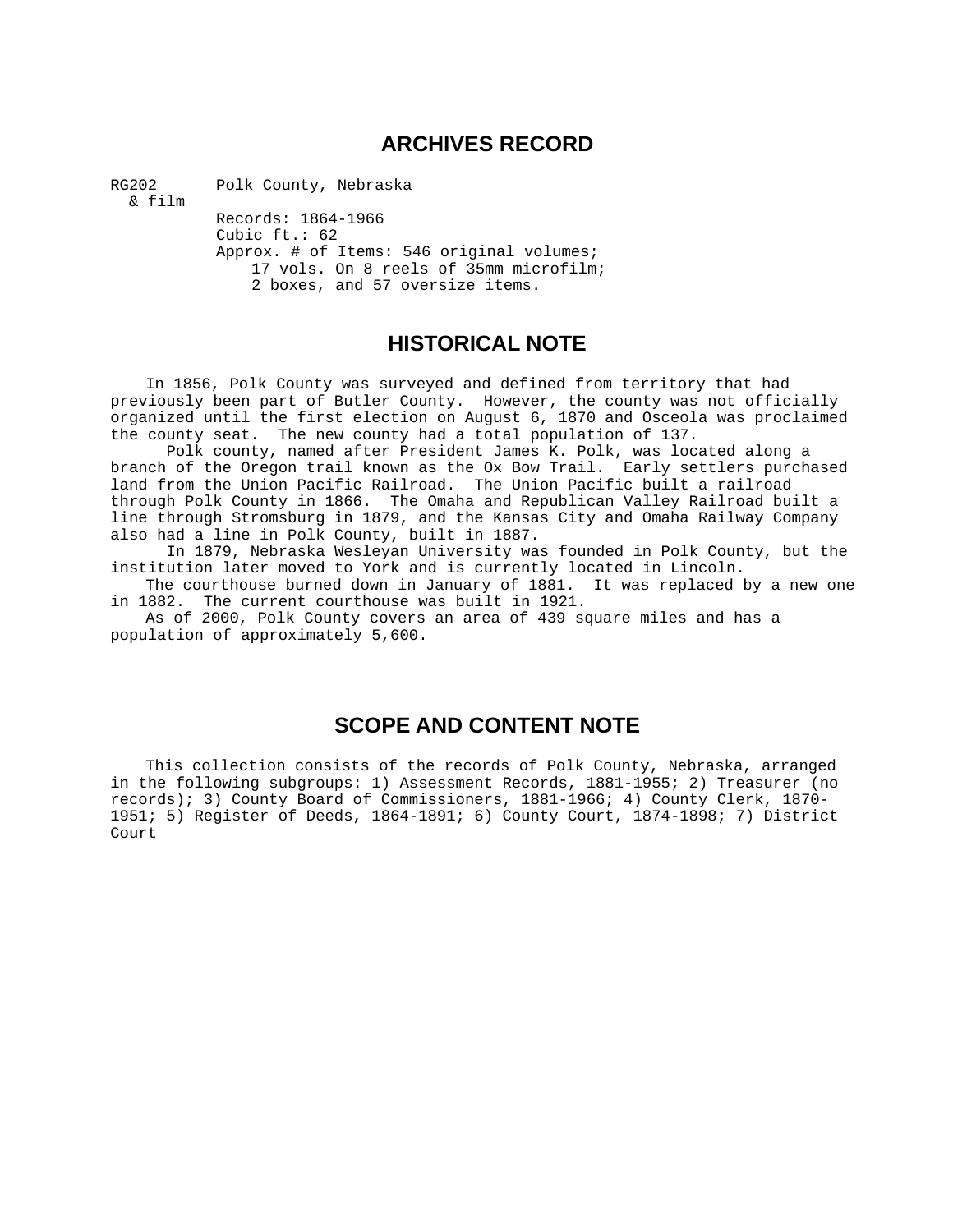ADDED ENTRIES:

CENSUS--NEBRASKA--POLK COUNTY CORPORATIONS--REGISTRATION--NEBRASKA--POLK COUNTY COUNTY GOVERNMENT--RECORDS AND CORRESPONDENCE DEEDS--NEBRASKA--POLK COUNTY DENTISTS--LICENSES--NEBRASKA--POLK COUNTY ELECTIONS--NEBRASKA--POLK COUNTY INCORPORATIONS--NEBRASKA--POLK COUNTY INSANE--COMMITMENT AND DETENTION--NEBRASKA--POLK COUNTY JUSTICES OF THE PEACE--NEBRASKA--POLK COUNTY Kansas City and Omaha Railroad Company LAND TITLES--NEBRASKA--POLK COUNTY LIVESTOCK BRANDS--NEBRASKA--POLK COUNTY MARRIAGES--NEBRASKA--POLK COUNTY MEDICAL CERTIFICATES--NEBRASKA--POLK COUNTY NURSES--LICENSES--NEBRASKA--POLK COUNTY PERSONAL PROPERTY--NEBRASKA--POLK COUNTY PHYSICIANS--LICENSES--NEBRASKA--POLK COUNTY RAILROADS--NEBRASKA--POLK COUNTY REAL PROPERTY--VALUATION--NEBRASKA--POLK COUNTY ROADS--NEBRASKA--POLK COUNTY Soldiers Relief Commission TAXATION--NEBRASKA--POLK COUNTY Union Pacific Railroad Company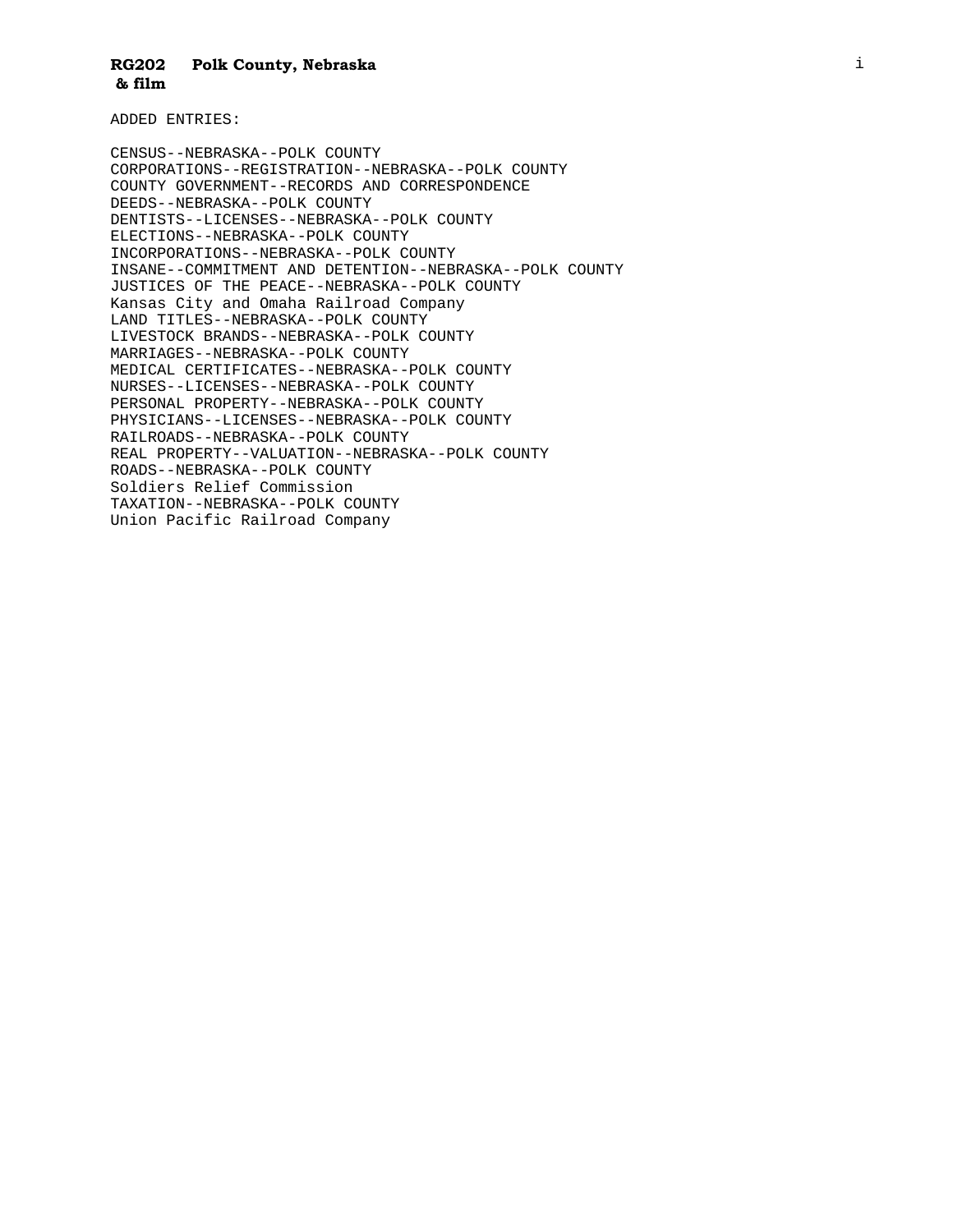no records); 8) Superintendent of Schools (no records); and 9) School District Records (no records).

 Subgroup One, Assessment Records, consists of Real and Personal precinct assessment records, 1881-1905; Personal Property schedules by precinct, 1905- 1955; Real Estate Assessment Records, 1907-1933; and Personal Recaps, 1909-1921.

 Subgroup Two is reserved for the County Treasurer. The Polk County Courthouse has retained all of these records.

 Subgroup Three, County Board of Commissioners, consists of County Board Proceedings, 1881-1966; and Supplemental Documents and Correspondence, 1873-1918.

 Subgroup Four, County Clerk, consists of Marriage Records, 1871-1951; Abstract of Votes Cast, 1870-1962; Election Proclamations, 1870-1898; Miscellaneous Election Documents 1898-1900; Officials Bonds, 1888-1891; Professional Registers, 1881-1920; Brand and Estray Records, 1881-1928; Incorporation Records; 1884; Soldiers Relief Commission Reports, 1890-1947; Precinct Assessment Records, 1883; Ex Soldiers and Sailors lists, 1887-1899; and Miscellaneous Documents, 1881-1898.

 Subgroup Five, Register of Deeds, Consists of Abstracts of Original Entries, 1864-1889; Homestead Certificates, 1874-1885; Timber Culture Certificates, 1883- 1897; Land Grand Certificates, 1873; Railroad Deeds, 1881-1889; and Assessor's Mortgage Index, 1907-1912.

Subgroup Six, County Court, consists of a Justice's Docket, 1874-1898.

## **DESCRIPTION**

### **SUBGROUP ONE COUNTY ASSESSOR, 1881-1955**

### **SERIES ONE PRECINCT ASSESSMENTS, 1881-1955**

| $V.001 - 009$ | 1881  | Personal & Real Estate |  |  |
|---------------|-------|------------------------|--|--|
| $V.010-019$   | 1882  | Personal & Real Estate |  |  |
| V.088-096     | 1890. | Personal & Real Estate |  |  |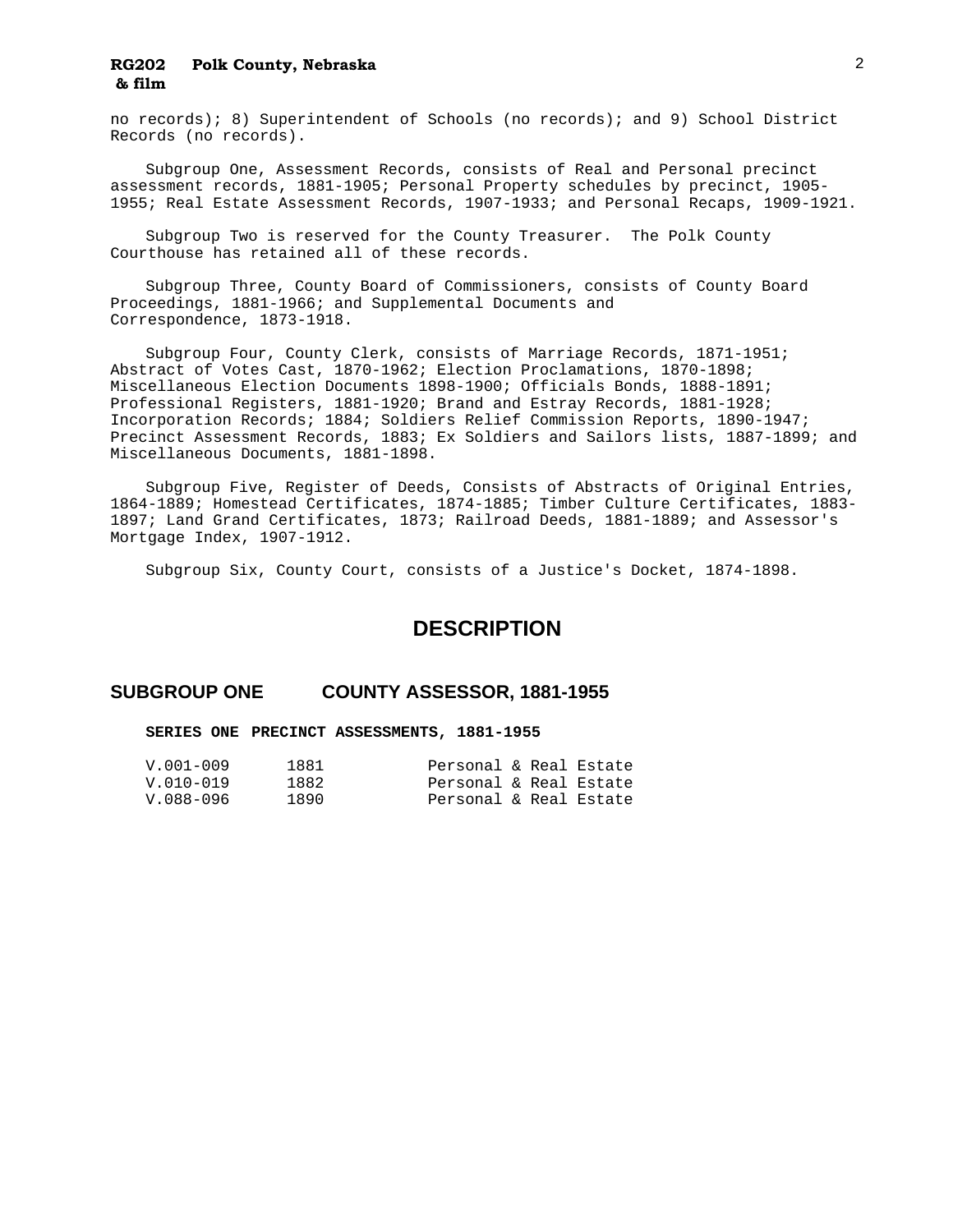# **SUBGROUP ONE COUNTY ASSESSOR (cont)**

| <b>SERIES ONE</b> | PRECINCT ASSESSMENTS, 1881-1955 |             |  |                        |
|-------------------|---------------------------------|-------------|--|------------------------|
| $V.097 - 105$     | 1891                            |             |  | Personal & Real Estate |
| $V.106-113$       | 1892                            |             |  | Personal & Real Estate |
| $V.114-122$       | 1893                            |             |  | Personal & Real Estate |
| $V.123 - 131$     | 1894                            |             |  | Personal & Real Estate |
| $V.132 - 140$     | 1895                            |             |  | Personal & Real Estate |
| $V.141 - 159$     | 1896                            |             |  | Personal & Real Estate |
| $V.160 - 171$     | 1897                            |             |  | Personal & Real Estate |
| $V.172 - 180$     | 1898                            |             |  | Personal & Real Estate |
| $V.181 - 189$     | 1899                            |             |  | Personal & Real Estate |
| $V.190-198$       | 1900                            |             |  | Personal & Real Estate |
| $V.199 - 208$     | 1901                            |             |  | Personal & Real Estate |
| $V.209 - 226$     | 1902                            |             |  | Personal & Real Estate |
| $V.227 - 235$     | 1903                            |             |  | Personal & Real Estate |
| $V.236 - 251$     | 1904                            |             |  | Personal & Real Estate |
| $V.252 - 257$     | 1905                            |             |  | Personal & Real Estate |
| $V.257 - 262$     | 1905                            | Personal    |  |                        |
| $V.263 - 275$     | 1906                            | Personal    |  |                        |
| $V.276 - 288$     | 1907                            | Personal    |  |                        |
| $V.289 - 300$     | 1907                            | Real Estate |  |                        |
| $V.301 - 312$     | 1908                            | Personal    |  |                        |
| $V.313 - 326$     | 1908                            | Real Estate |  |                        |
| $V.327 - 339$     | 1909                            | Personal    |  |                        |
| V.340             | 1909                            | Recaps      |  |                        |
| $V.341 - 353$     | 1910                            | Personal    |  |                        |
| V.354             | 1910                            | Recaps      |  |                        |
| $V.355 - 367$     | 1911                            | Personal    |  |                        |
| V.368             | 1911                            | Recaps      |  |                        |
| $V.369 - 388$     | 1912                            | Personal    |  |                        |
| $V.389 - 398$     | 1912-1913                       | Real Estate |  |                        |
| $V.399 - 411$     | 1913                            | Personal    |  |                        |
| V.412             | 1913                            | Recaps      |  |                        |
| $V.413 - 425$     | 1914                            | Personal    |  |                        |
| $V.426 - 438$     | 1915                            | Personal    |  |                        |
| V.439             | 1915                            | Recaps      |  |                        |
| $V.440 - 460$     | 1916                            | Personal    |  |                        |
| $V.461 - 465$     | 1916                            | Real Estate |  |                        |
| $V.466 - 478$     | 1917                            | Personal    |  |                        |
| V.479             | 1917                            | Recaps      |  |                        |
| $V.480 - 492$     | 1918                            | Personal    |  |                        |
| V.493             | 1919                            | Recaps      |  |                        |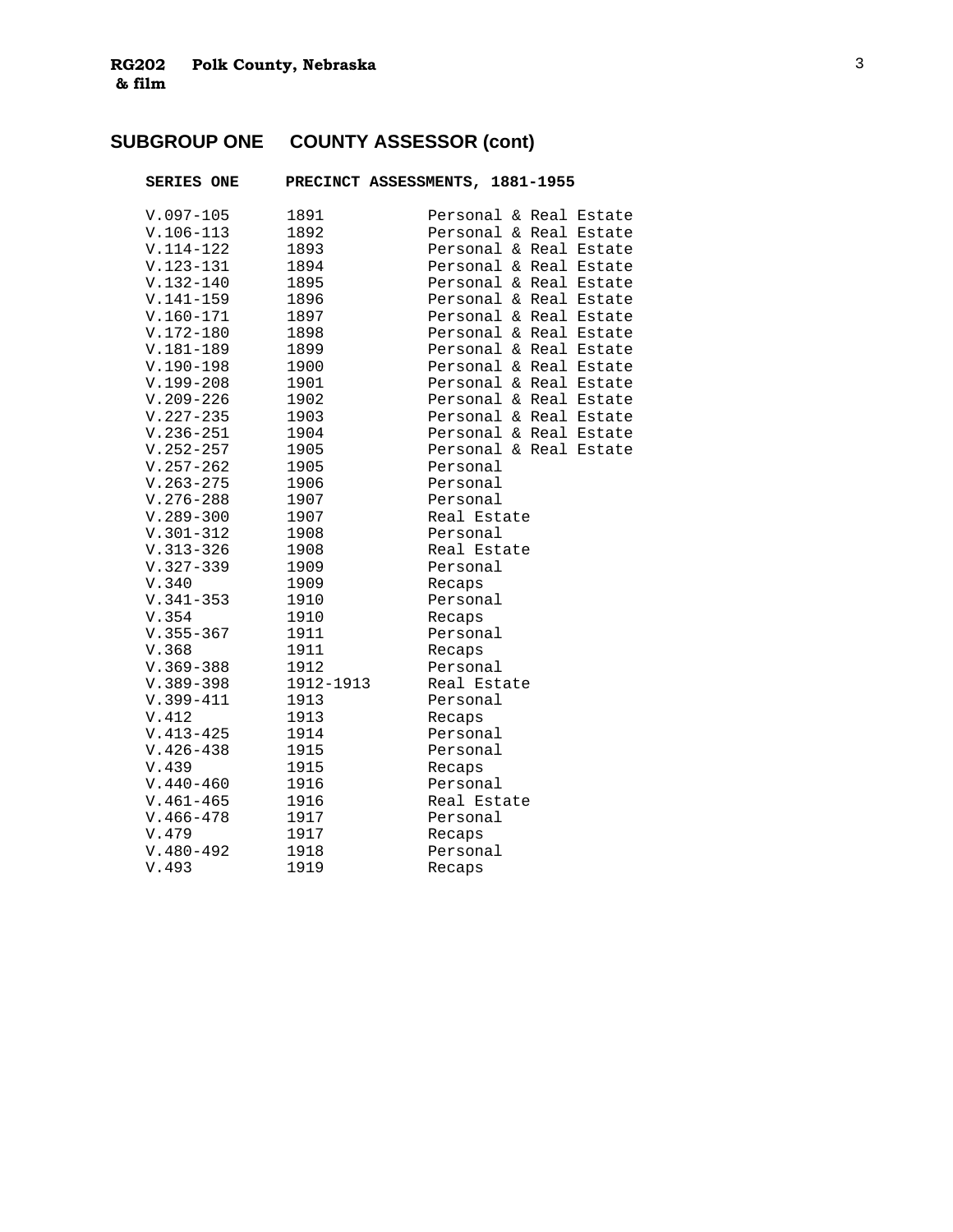# **SUBGROUP ONE COUNTY ASSESSOR (cont)**

| <b>SERIES ONE</b> | PRECINCT ASSESSMENT RECORDS (cont) |          |                  |  |
|-------------------|------------------------------------|----------|------------------|--|
| $V.494 - 509$     | 1920                               | Personal |                  |  |
| $V.510 - 518$     | 1920                               |          | Real Estate      |  |
| V.519             | 1921                               | Recaps   |                  |  |
| V.520             | 1922                               | Personal |                  |  |
| $V.521 - 534$     | 1924-1925                          |          | Real Estate      |  |
| $V.535 - 547$     | 1925                               | Personal |                  |  |
| $V.548 - 560$     | 1930                               | Personal |                  |  |
| $V.561 - 571$     | 1930-1933                          |          | Real Estate      |  |
| $V.572 - 582$     | 1935                               | Personal |                  |  |
| $V.583 - 587$     | 1940                               | Personal |                  |  |
| $V.588 - 592$     | 1945                               | Personal |                  |  |
| $V.593 - 604$     | 1950                               | Personal |                  |  |
| $V.605 - 617$     | 1955                               | Personal |                  |  |
| $V.518 - 527$     | n.d.                               |          | Livestock Recaps |  |
|                   |                                    |          |                  |  |

# **SUBGROUP TWO COUNTY TREASURER**

 The State Archives holds no records for the office of Polk County Treasurer.

# **SUBGROUP THREE COUNTY BOARD OF COMMISSIONERS**

| f <sub>i</sub> 1m<br><b>SERIES ONE</b> | COUNTY BOARD PROCEEDINGS, 1881-1966                                                                                                    |
|----------------------------------------|----------------------------------------------------------------------------------------------------------------------------------------|
| V.O1                                   | Proceedings, Vol. A<br>January 3, 1881 - January 8, 1890                                                                               |
| V.02                                   | Proceedings, Vol. B<br>January 14, 1890 - February 18, 1899                                                                            |
| V.03                                   | Proceedings, Vol. C<br>March 14, 1899 - April 9, 1907                                                                                  |
| V.04                                   | Proceedings, Vol. D<br>May 21, 1907 - April 1, 1914<br>Includes County Funds Statements, 1909-1913<br>loose documents at end of volume |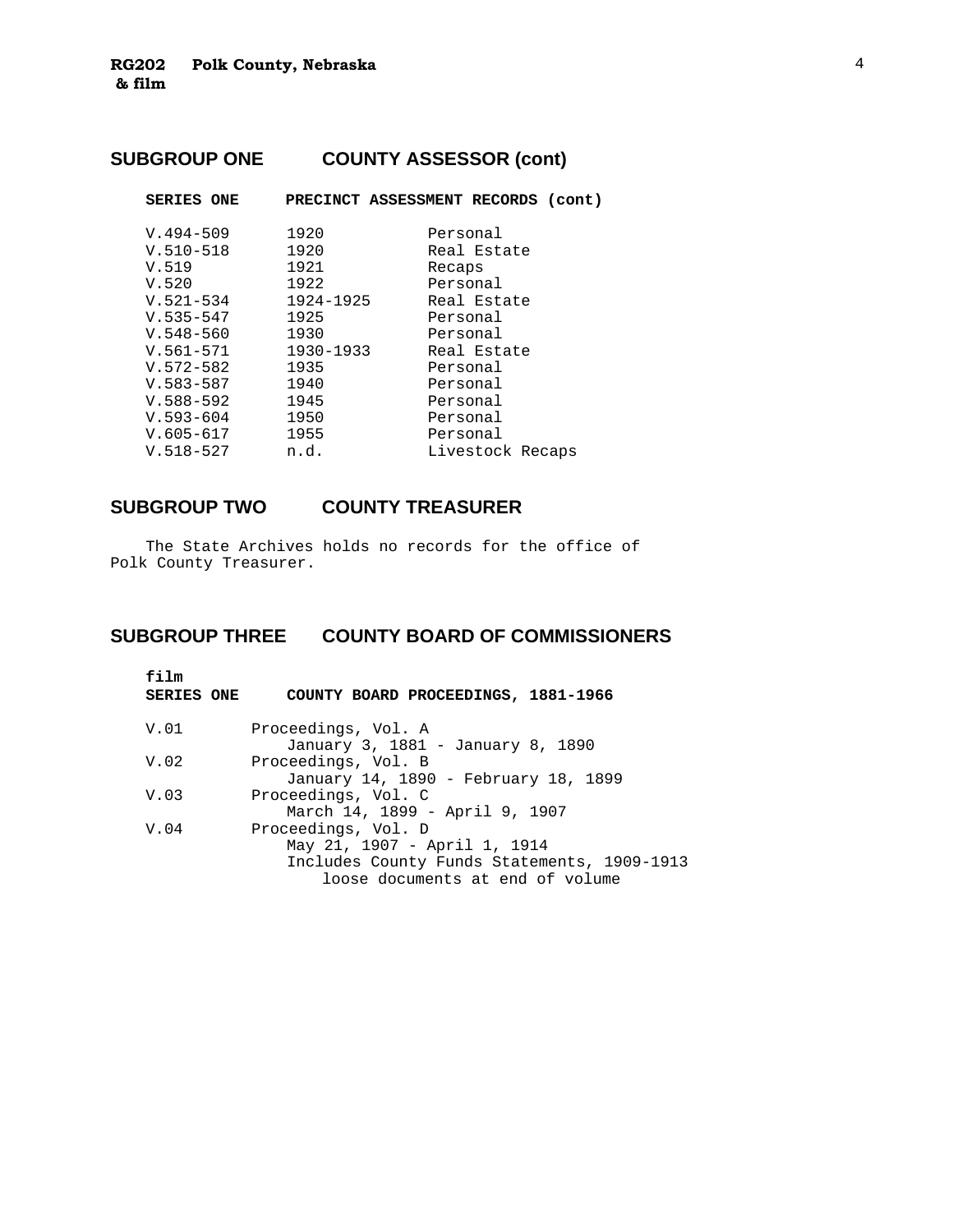# **SUBGROUP THREE COUNTY BOARD OF COMMISSIONERS**

| <b>SERIES ONE</b><br>COUNTY BOARD PROCEEDINGS, 1881-1966                                                                                                                                                                                                                                                                                                                                                                                                                              |
|---------------------------------------------------------------------------------------------------------------------------------------------------------------------------------------------------------------------------------------------------------------------------------------------------------------------------------------------------------------------------------------------------------------------------------------------------------------------------------------|
| Proceedings, Vol. E<br>April 2, 1914 - January 2, 1929<br>Includes statement Road and Bridge Work, 1891-1917<br>at end of volume and news copy of proceedings<br>October 5, 1915 (3 pp)                                                                                                                                                                                                                                                                                               |
| Proceedings, Vol. F<br>January 8, 1929 - January 9, 1940<br>front cover proceedings Jan. 4, 1927                                                                                                                                                                                                                                                                                                                                                                                      |
| Proceedings, Vol. G<br>January 17, 1940 - March 17, 1953                                                                                                                                                                                                                                                                                                                                                                                                                              |
| Proceedings, Vol. H<br>April 7, 1953 - December 6, 1966                                                                                                                                                                                                                                                                                                                                                                                                                               |
| COUNTY BOARD PROCEEDINGS - MICROFILM RECORD                                                                                                                                                                                                                                                                                                                                                                                                                                           |
| County Board Proceedings, Vol. A<br>p.1 (January 3, 1881)<br>thru<br>County Board Proceedings, Vol. C<br>p.493 (February 28, 1906)                                                                                                                                                                                                                                                                                                                                                    |
| County Board Proceedings, Vol. C cont.<br>p.494 (March 1, 1906)<br>thru<br>County Board Proceedings, Vol. F<br>p.50 (January 3, 1930)<br>NOTE: Vol. C back cover is resolution re<br>Omaha & Nebraska Central RR, Jan. 11, 1907<br>Vol. D pp.162 & 163 missing at time of filming<br>Vol. D, end of volume are fund statements<br>1909-1913 (21 pp.)<br>Vol. E, end of volume is statement of Road<br>and bridge work, 1891-1917, and news<br>clippings for proceedings, Oct. 5, 1915 |
|                                                                                                                                                                                                                                                                                                                                                                                                                                                                                       |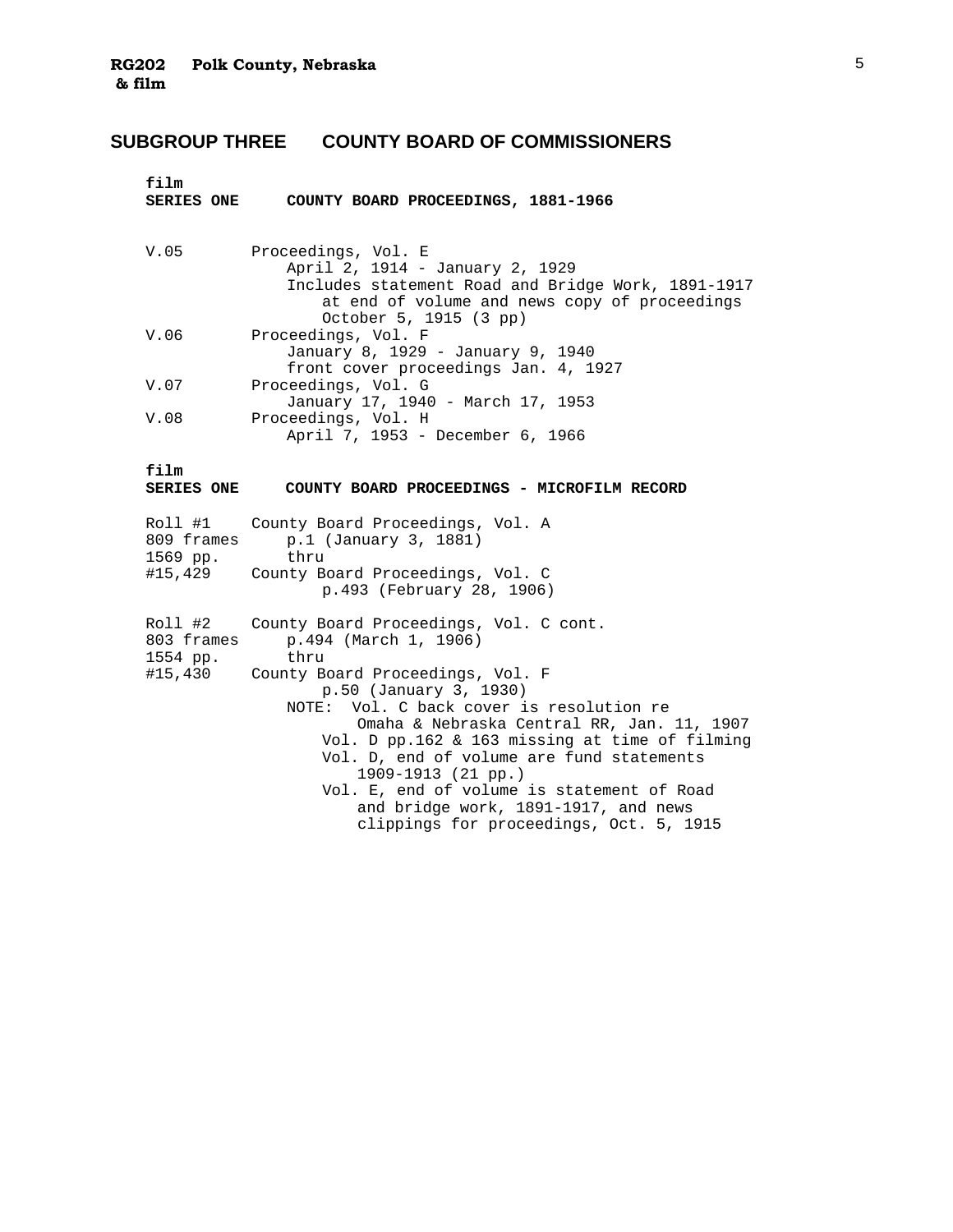### **SUBGROUP THREE COUNTY BOARD OF COMMISSIONERS**

| film<br><b>SERIES ONE</b>                        | COUNTY BOARD PROCEEDINGS - MICROFILM RECORD                                                                                                     |
|--------------------------------------------------|-------------------------------------------------------------------------------------------------------------------------------------------------|
| Roll #3<br>810 frames<br>1590 pp.                | County Board Proceedings, Vol. F cont.<br>$p.51 - January 3, 1930$<br>thru<br>#15,431 County Board Proceedings, Vol. H<br>p.254 - April 1, 1958 |
|                                                  | NOTE: Vol. G. pp. 203-204 missing (void)                                                                                                        |
| Roll #4<br>227 frames<br>445 pp. thru<br>#15,432 | County Board Proceedings, Vol. H cont.<br>p.255 - April 22, 1958<br>County Board Proceedings, Vol. H<br>p.699 - December 6, 1966                |

### **SERIES TWO SUPPLEMENTAL DOCUMENTS AND CORRESPONDENCE**

- OB115 1873 Act Creating Roads (Nebraska Legislature) 1881 Court House Bonds 1906 Road Maps
- B.01 1878-1918
	- Agricultural Society 1887-1913 Appointments and Resignations 1881-1911 Bids 1887-1899 Board of Insanity 1881-1898 Bonds 1881 Bridge and Road Work 1882-1899 Bridge Petitions 1882-1890 Bridge Petitions 1891-1900 Burlington Missouri River Railroad 1878 Claims and Receipts 1882-1898 Coroners Inquests 1881-1883 Finance 1887-1899 Hubbert vs. Western Horse Cattle Co. 1886 Kansas City and Omaha Railroad 1882-1887 Nelson vs. Gustafson 1889 County Officer's Reports 1882-1885 County Officer's Reports 1886-1889

### **SUBGROUP THREE COUNTY BOARD OF COMMISSIONERS**

 **SERIES TWO SUPPLEMENTAL DOCUMENTS AND CORRESPONDENCE** 

 B.01 1878-1918 (cont) County Officer's Reports 1890-1894 County Officer's Reports 1895-1899 County Officer's Reports 1901-1904 County Officer's Reports 1909 County Officer's Reports 1910 County Officer's Reports 1911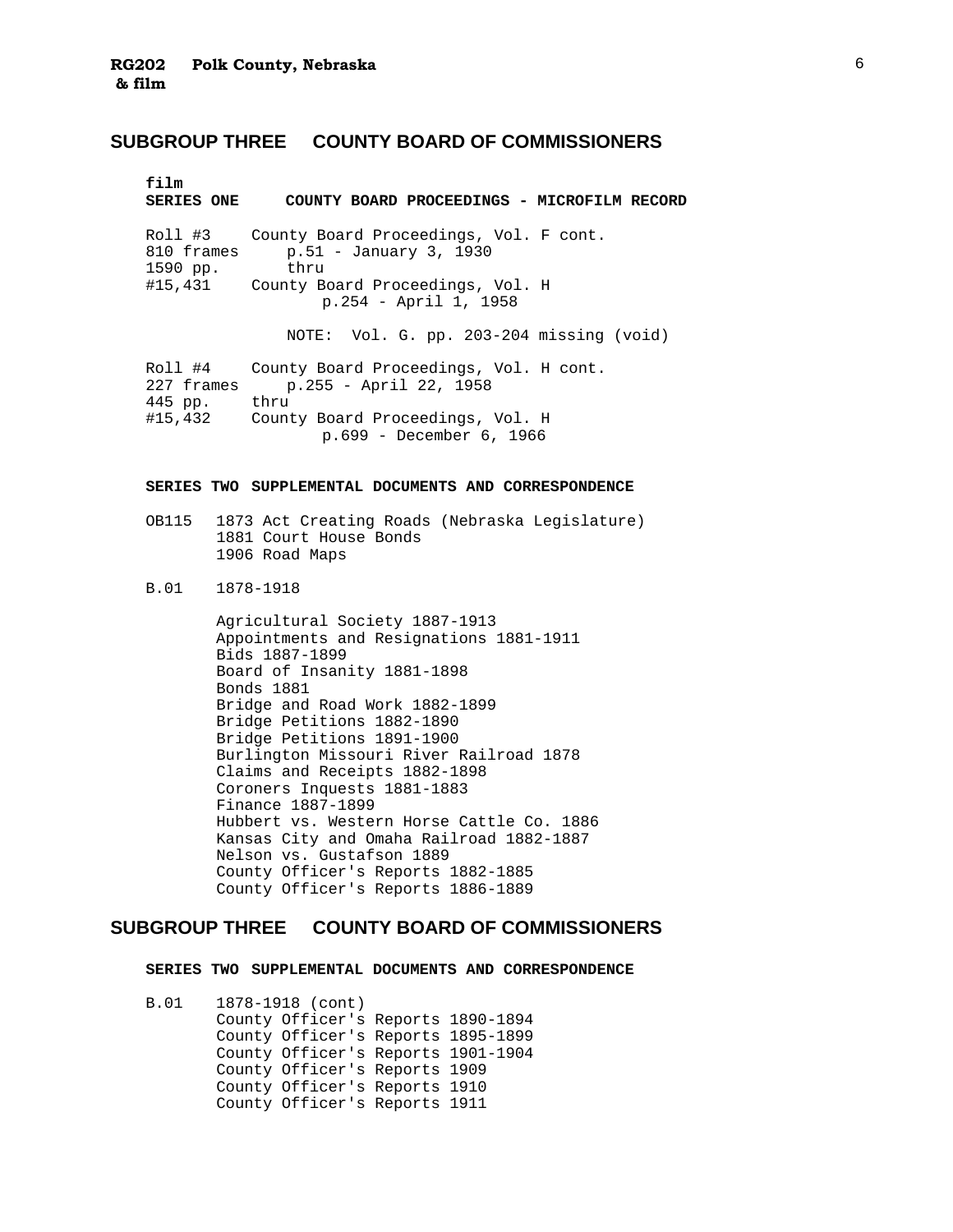County Officer's Reports 1912 County Officer's Reports 1913 County Officer's Reports 1914 Omaha and Nebraska Central Railway 1906-1907 Osceola, Nebraska 1886-1904 Miscellaneous Petitions 1884 County Physician 1887-1898 Poor Farm 1883-1899 Printing Bids 1887-1888 Railroad and Utility Assessments 1881-1891 Railroad Bonds 1881-1890 Railroad Valuation 1904-1910 Railroad Valuation 1911-1912 Railroad Valuation 1913-1914 Railroad Valuation 1915 Railroad Valuation 1916 Railroad Valuation 1917-1918 Road Overseers Reports 1884 Road Overseers Reports 1885 Road Overseers Reports 1888 Road Overseers Reports 1889 Road Overseers Reports 1890 Road Overseers Reports 1891-1892 Road Petitions 1882-1885 Road Petitions 1886-1890 Road Petitions 1891-1899 Shelby Village 1885-1905 Stromsburg 1883 Tax Notices 1888 Taxes 1882-1911 Tax Sales and Redemption 1878-1892 Township Organization 1889 Transfer of Authority 1882

### **SUBGROUP THREE COUNTY BOARD OF COMMISSIONERS (cont)**

 **SERIES TWO SUPPLEMENTAL DOCUMENTS & CORRESPONDENCE (cont.)** 

B.02 1868-1895

f.1-2 County Treasurer 1880-1895

- f.3 Union Pacific Railroad 1868-1901
- Wolf Bounty Petitions 1885-1895

### **SUBGROUP FOUR COUNTY CLERK, 1870-1951**

 **film SERIES ONE MARRIAGE RECORDS, 1871-1951** 

v.1 Marriage Record Bk 1 Index A-Z, and p.1 - Thomas-Crochett, Feb. 2, 1871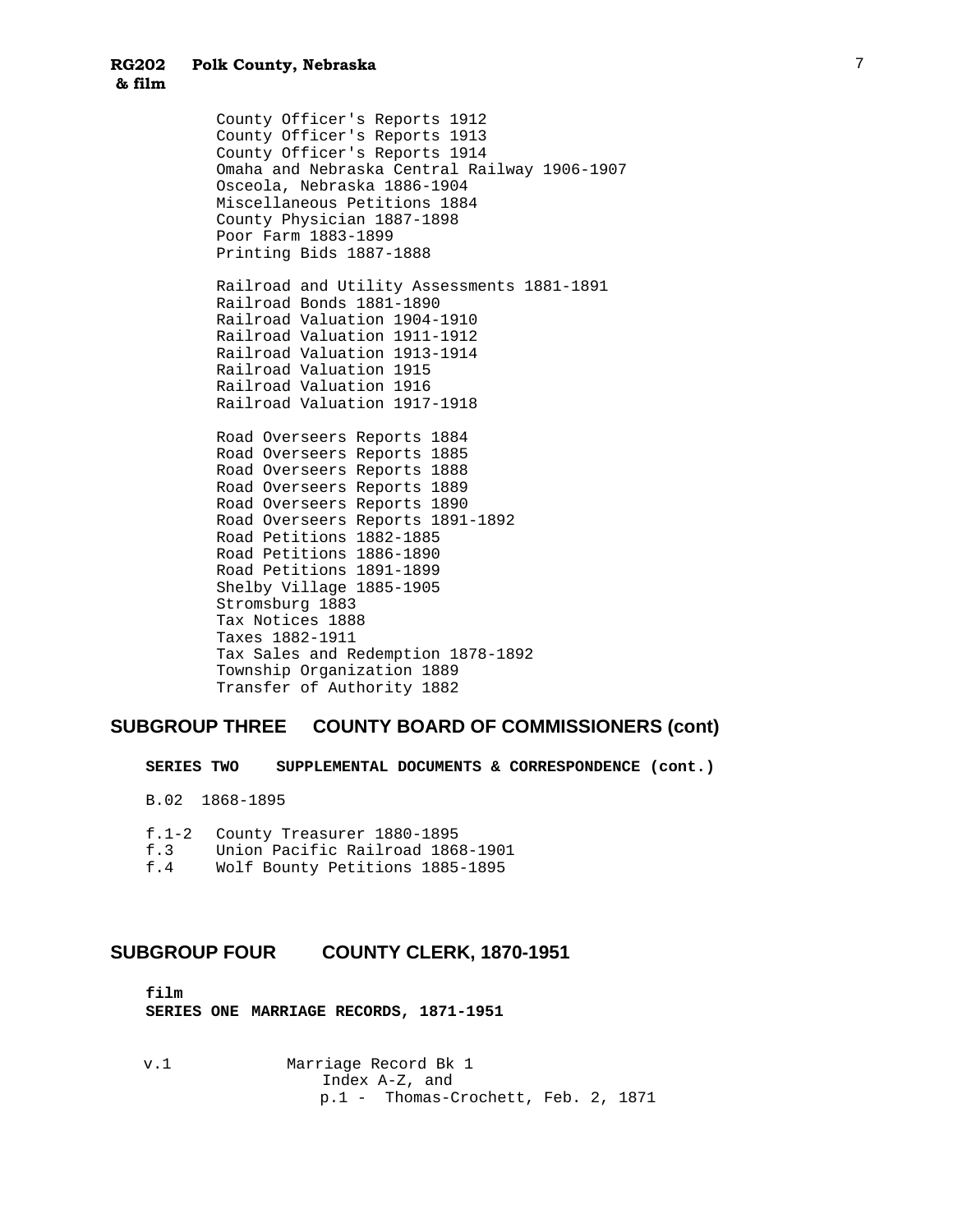| thru                                          |                                              |
|-----------------------------------------------|----------------------------------------------|
| p.450 - Smith-Shay, Oct. 27, 1886             |                                              |
| Marriage Records Bk 2<br>v.2                  |                                              |
| Index $A-Z$ , and                             |                                              |
| $p.1$ - #1 Weiseman-Houser, Dec. 8, 1886      |                                              |
| thru                                          |                                              |
| p. 635 - #635 Gayhart-Dunn, Dec. 12, 1894     |                                              |
| Marriage Records Bk 3<br>v.3                  |                                              |
| Index $A-Z$ , and                             |                                              |
| p.1 - #1 Krusha-Kropatsch, Jan 2, 1895        |                                              |
| thru                                          |                                              |
| p. 612 - #612 Willey-Jensen, Nov. 26, 1903    |                                              |
| Marriage Records Bk 4<br>v.4                  |                                              |
| Index $A-Z$ , and                             |                                              |
| $p.1$ - #1 Caster-Hoffer, Nov. 24, 1903       |                                              |
| thru                                          |                                              |
| $p.594 - #594$ Larsen-Hollister, Mar. 6, 1912 |                                              |
| Marriage Records Bk 5<br>v.5                  |                                              |
| Index A-Z, and                                |                                              |
|                                               | p.1 - #595, Johnson-Gustafson, Mar. 13, 1912 |
| thru                                          |                                              |
| p.640 - #1230, Corbett-Barr, Oct. 12, 1922    |                                              |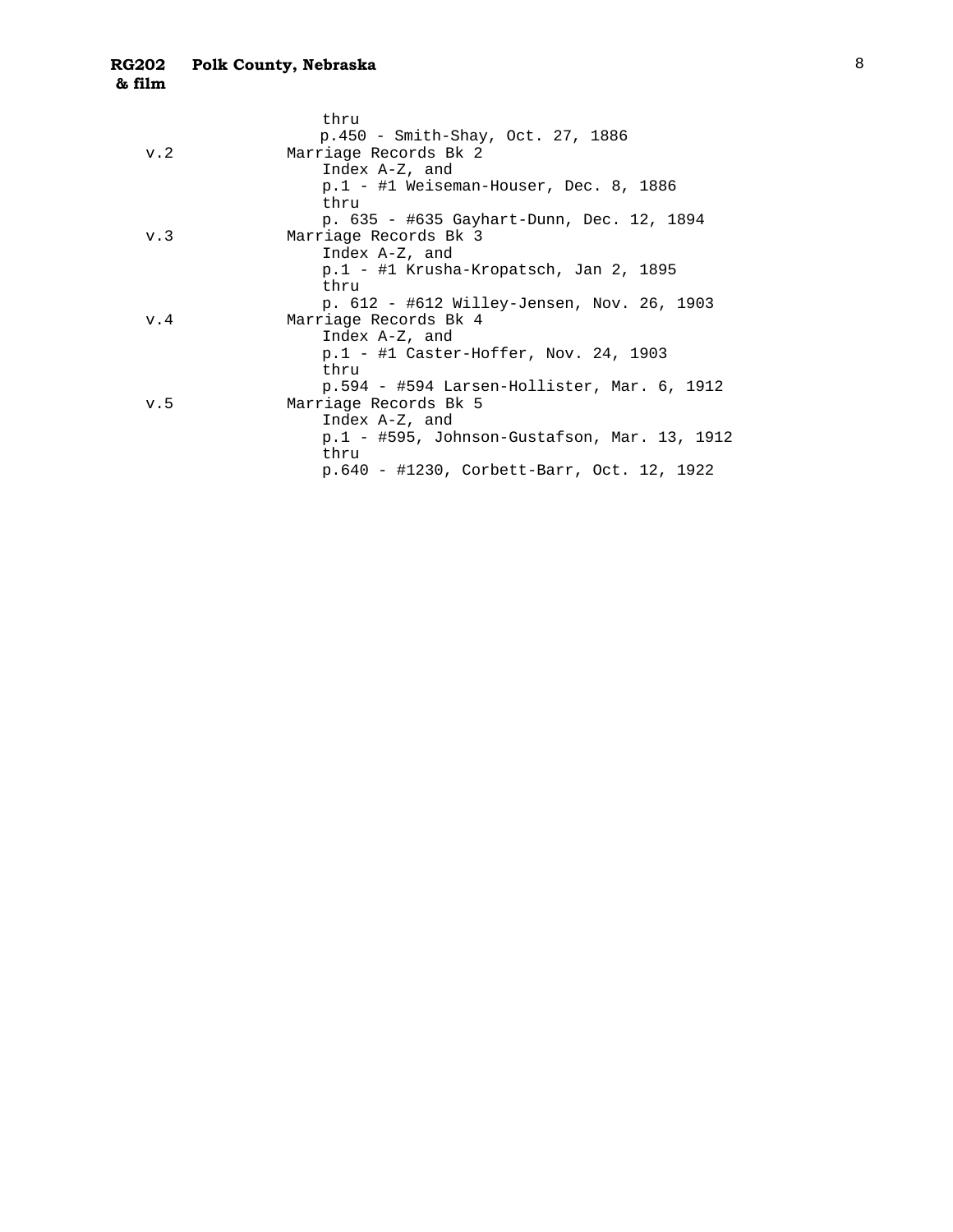|      | SUBGROUP FOUR COUNTY CLERK (cont)                                                                                                            |
|------|----------------------------------------------------------------------------------------------------------------------------------------------|
| film | SERIES ONE MARRIAGE RECORDS (cont.)                                                                                                          |
| v.6  | Marriage Records Bk 6<br>Index A-Z, and<br>p.1 - #1231, Hastert-Gabriel, Oct. 19, 1922<br>thru<br>p.61 - #14, Aman-Timm, Feb. 15, 1927       |
| v.7  | Marriage Records Bk 7<br>Index A-Z, and<br>p.1 - #1274, Fusby-Peterson, Sept. 14, 1923<br>thru<br>p.96 - #2, Nordstrom-Malmen, Sept. 6, 1926 |
| v.8  | Marriage Records Bk 8<br>Index A-Z, and<br>p.1 - #1, Nordstrom-Malmen, Sept. 7, 1926<br>thru<br>$p.600 - #600$ , Olson-Oberg, May 23, 1939   |
| v.9  | Marriage Records Bk 9<br>Index A-Z, and<br>$p.1$ - #1, Bradley-Myers, May 27, 1939<br>thru<br>p.600 - Courtier-Stever, June 14, 1951         |

| film<br><b>SERIES ONE</b> | MARRIAGE RECORDS - MICROFILM RECORD MP4219 |
|---------------------------|--------------------------------------------|
| Reel #1                   | General Index to Marriages Bk #1           |

| 1007 frames | Grooms (1871-1997)                    |
|-------------|---------------------------------------|
| 1458 pp.    | thru                                  |
| GSU Project | Item #4 Marriages, Bk #2              |
| #29,003     | p.505 (Dearborn-Dille), Feb. 14, 1893 |
|             |                                       |

 CORRECTION: Roll #1, retakes, start of reel Item #2, index to Grooms A-B Item #4, index to Grooms A-B NOTE: Marriages, Bk #1, p.2 is 11/13/1886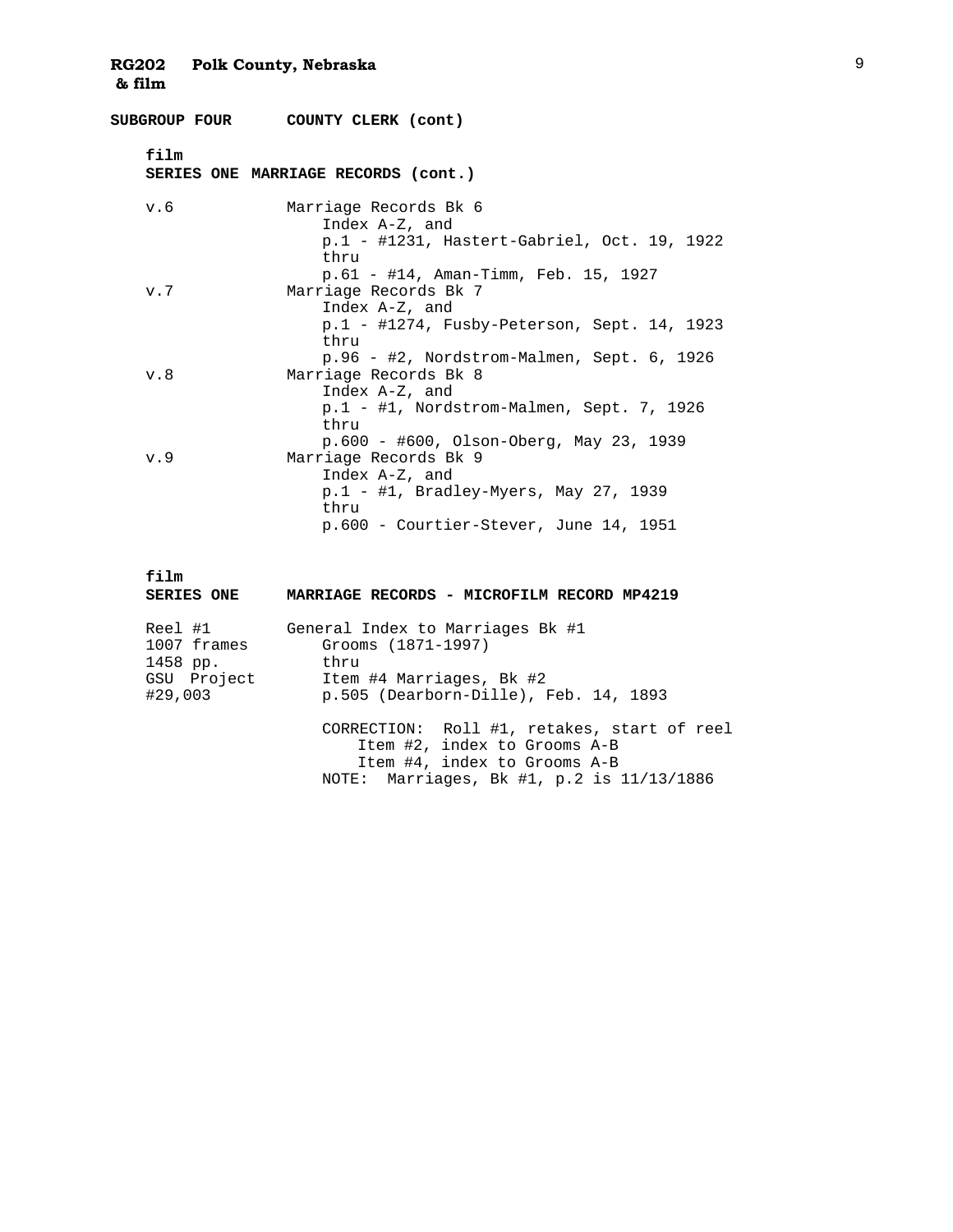**SUBGROUP FOUR COUNTY CLERK (cont)**

 **film** 

|                                                        | SERIES ONE MARRIAGE RECORDS - MICROFILM RECORD                                                                                                                                         |
|--------------------------------------------------------|----------------------------------------------------------------------------------------------------------------------------------------------------------------------------------------|
| Reel #2<br>756 frames<br>1363 pp.                      | Item $#1$ - Marriages, Bk $#2$ (cont.)<br>$p.504$ (Beachler-Lowe), Jan. 30, 1893<br>thru                                                                                               |
|                                                        | GSU Project Item #3 - Marriages, Bk #4                                                                                                                                                 |
| #29,004                                                | p.594 (Larsen-Hollister), March 6, 1912                                                                                                                                                |
|                                                        | NOTE: Marriages, Bk #2, pp. 636-666 were<br>blank and not microfilmed.                                                                                                                 |
| Reel #3<br>1136 frames<br>1520 pp.<br>GSU Project thru | Item $#1$ - Marriages, Bk $#5$ ,<br>Index $(A-Z)$ , and<br>p.1 #595 (Johnson-Gustafson), March 13, 1912<br>$#29,005$ Item $#4$ - Marriages, Bk $#8$<br>p.511 (Ekdahl-Ang), May 1, 1937 |
| Reel #4<br>871 frames<br>744 pp. thru<br>GSU Project   | Item #1 - Marriage Records, Bk #8 (cont.)<br>p.511 (Ekdahl-Ang), May 1, 1937<br>Item #2 - Marriages, Bk #9                                                                             |
| #29,006                                                | p.600 (Courier-Stever), June 14, 1951                                                                                                                                                  |

### **SERIES TWO ELECTION RECORDS, 1870-1962**

| V.1  | Abstract of Votes Cast, 1870-1895 |  |  |
|------|-----------------------------------|--|--|
| V.2  | Abstract of Votes Cast, 1899-1911 |  |  |
| V.3  | Abstract of Votes Cast, 1911-1919 |  |  |
| V.4  | Abstract of Votes Cast, 1924-1940 |  |  |
| 77 5 | Abstract of Votes Cast, 1940-1962 |  |  |

### B.02 1870-1898

| f.5 | Election Proclamations 1870-1890 |  |
|-----|----------------------------------|--|
| f.6 | Election Miscellaneous 1898-1900 |  |
| f.7 | Voter Lists 1898                 |  |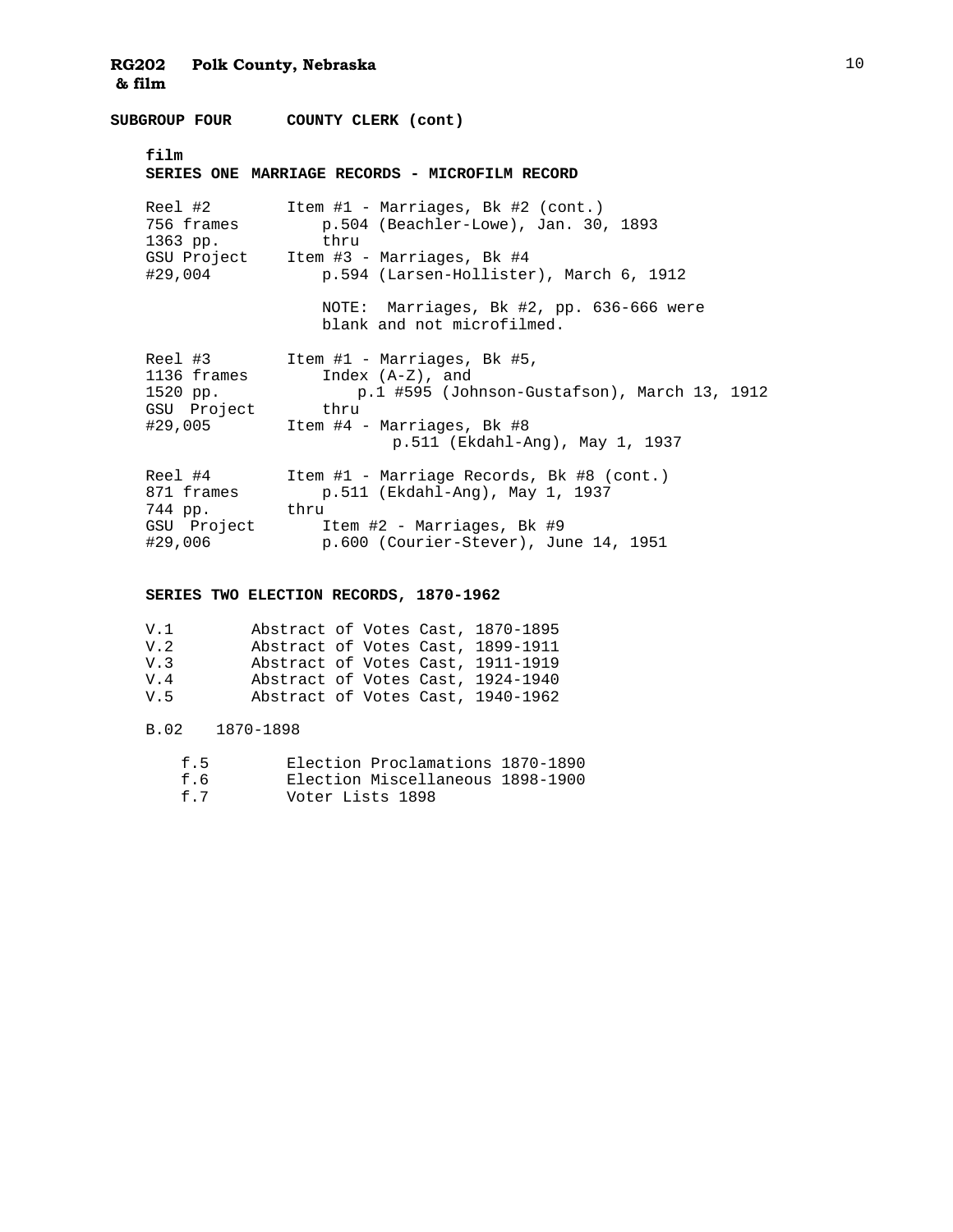**SUBGROUP FOUR COUNTY CLERK SERIES THREE BOND RECORDS, 1888-1891** B.02<br>f.8 Officials Bonds 1888-1891 **SERIES FOUR PROFESSIONAL REGISTERS, 1881-1920** V.01 Physician Register (A) 1881-1894<br>V.02 Physician Register (B) 1891-1932 V.02 Physician Register (B) 1891-1932 V.03 Dentist Register 1887-1894<br>V.04 Dentist Register, Vol. A 1895-1899 V.04 Dentist Register, Vol. A<br>V.05 Embalmer's Register V.05 Embalmer's Register 1899-1920<br>V.06 Optometry Record 1908-1915 V.06 Optometry Record<br>V.07 Physician and Vet Physician and Veterinary Register, 1908-1918 V.08 Nurse's Register 1918 B. 02 f.9 Professional Certificates 1884-1890 **SERIES FIVE BRAND AND ESTRAY RECORDS, 1881-1928** V.01 Brand Record 1881-1928 **SERIES SIX INCORPORATIONS, 1884-1907**  $\begin{array}{c} \texttt{B.02} \\ \texttt{f.10} \end{array}$ Incorporation list, 1884 V.01 Certificates of Association, 1888-1907 **SERIES SEVEN SOLDIERS RELIEF COMMISSION**  B.02<br>f.11 Soldiers Relief Commission Reports 1890-1918 f.12 Soldiers Relief Commission Reports 1891-1900 Soldiers Relief Commission Reports 1901-1947 V.01 Soldiers Relief Commission Record A, 1890-1947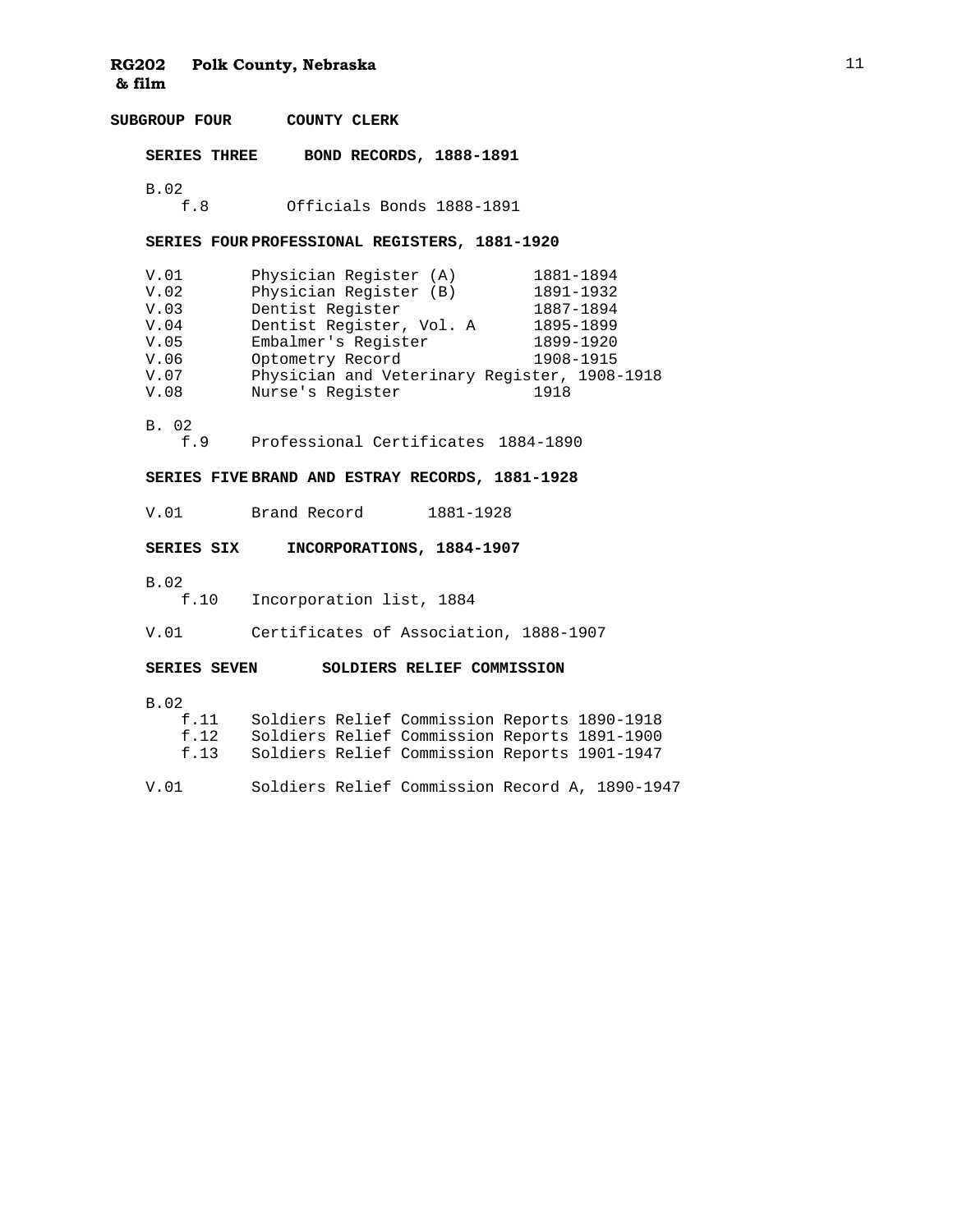# **SUBGROUP FOUR COUNTY CLERK (cont)**

| CENSUS RECORDS, 1883-1899<br><b>SERIES EIGHT</b> |  |
|--------------------------------------------------|--|
|--------------------------------------------------|--|

B.02

| f.14 | Clear Creek Precinct    | 1883 |           |
|------|-------------------------|------|-----------|
| f.15 | Hackberry Precinct      | 1883 |           |
| f.16 | Osceola Precinct        | 1883 |           |
| f.17 | Platte Precinct         | 1883 |           |
| f.18 | Pleasant Home Pct       | 1883 |           |
| f.19 | Stromsburg Precinct     | 1883 |           |
| f.20 | Rural Census Statistics |      | 1883      |
| f.21 | Ex Soldiers and Sailors |      | 1887-1899 |
|      |                         |      |           |

**SERIES NINE MISCELLANY, 1880-1898**

| B.O2 |                                 |
|------|---------------------------------|
| f.22 | Agricultural Statistics c.1898  |
| f.23 | Attachments and Liens 1881-1887 |
| f.24 | Jury Lists 1888                 |
| f.25 | Power of Attorney 1880-1883     |
|      |                                 |

## **SUBGROUP FIVE REGISTER OF DEEDS, 1864-1912**

**SERIES ONE PATENT RECORDS, 1864-1891**

B.02

| f.26   | Abstracts of Original Entries 1874-1891                                                                                                 |
|--------|-----------------------------------------------------------------------------------------------------------------------------------------|
| V.01   | Abstracts of Original Entries 1864-1889                                                                                                 |
| OB 115 | Homestead Certificates #1362-#10890, 1874-1885<br>Akerblas, Swan Isaac<br>Brown, James J.<br>Christ, Von Eimeren<br>Coleman, Charles E. |

Church, Enoch Levi Curren, Robert Cursen, James E. Darrow, James L. Davis, Samuel C. Davis, Samuel C.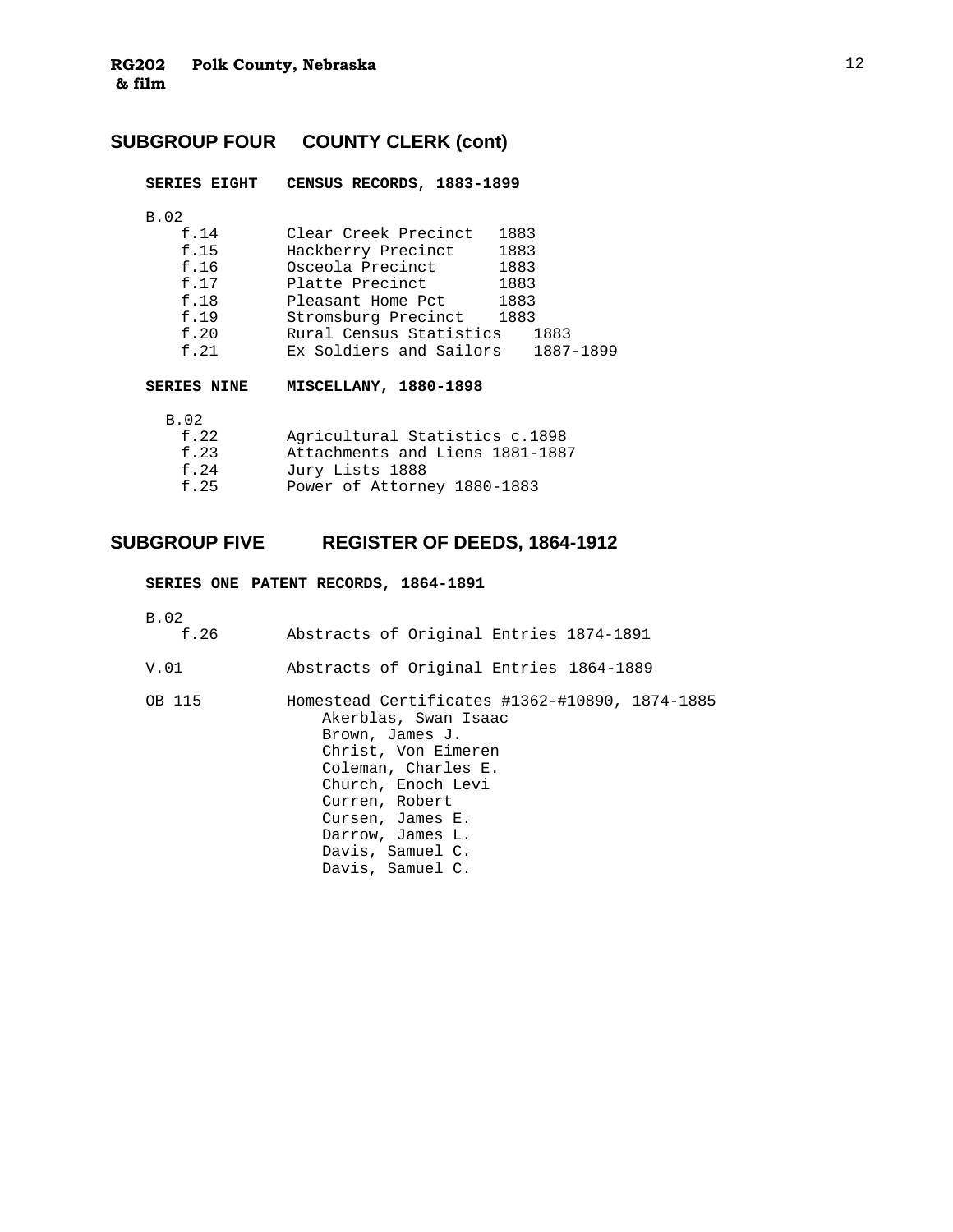## **SUBGROUP FIVE REGISTER OF DEEDS (cont)**

- OB115 (cont) Homestead Certificates Hartman, John Hartman, John H. Heald, Caleb M. Hodgkinsin, Frank D. Hodgkinson, Geo F. Hermann, John M. Honeycutt, John A. Johnson, Charles G. Johnson, John P. Kirbik, Joseph Kunkel, David H. Lohr, Franklin Lutz, Isaiah Mcgemsey, Jasper N. McNeely, W.S. Nelsen, Andrew Oakes, Amanda H. Peter, Andrew Pichett, Nancy Query, John W. Stewart, James Stewart, John R. Trapp, Mathias Wilson, John Wilson, Milton L. OB115 Timber Culture Certificates #1-664 (1883-1897) Bell, James
	- Grossnicklaus, Edw. Humprey, Chester C. Mapes, Franklin Thesing, Richard
- OB115 Land Certificate #3068 Marty, Henry, 1873 Land Grant to State of Mississippi for college, 1873

**SERIES TWO NUMERICAL INDEXES**

**(no records)**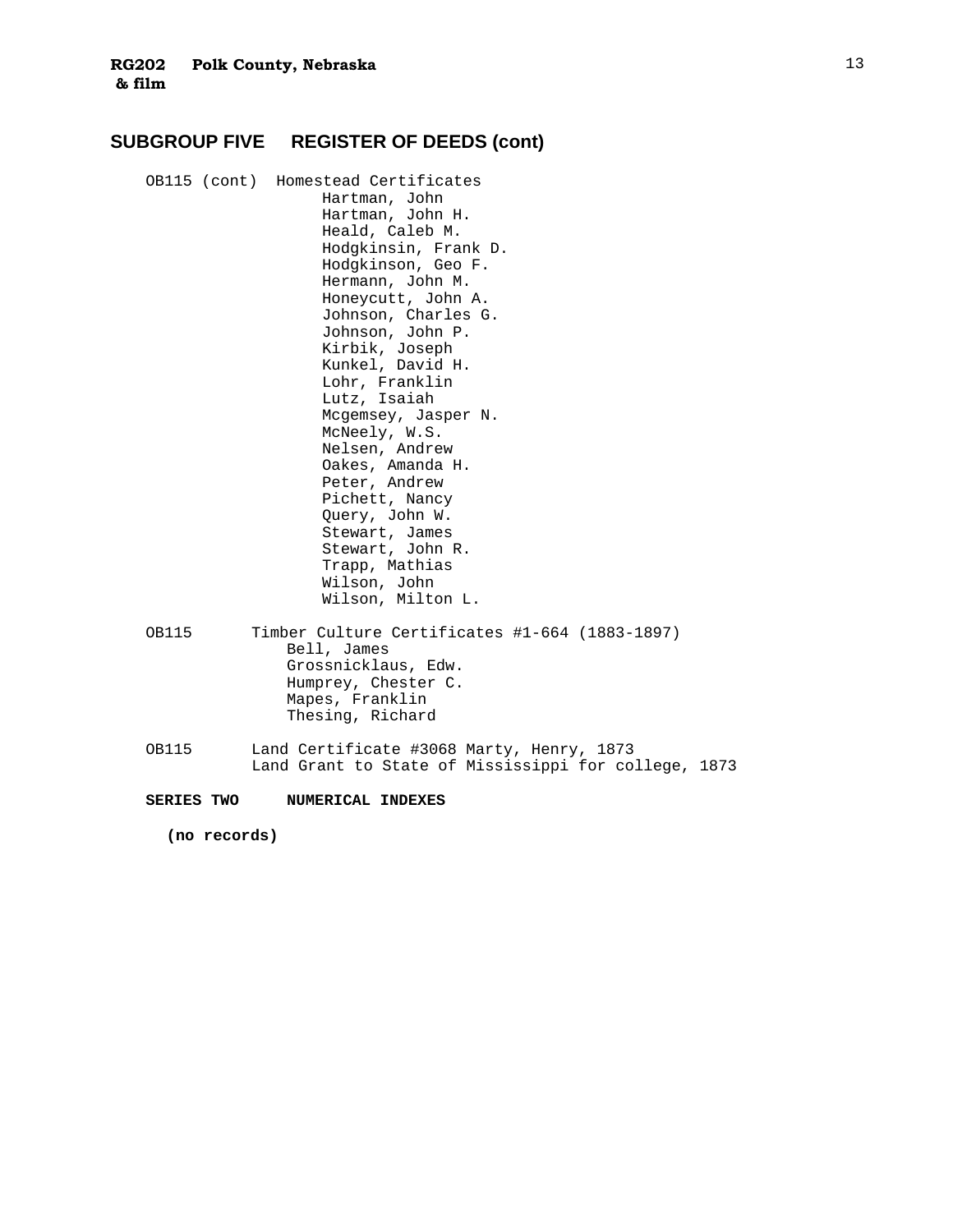## **SUBGROUP FIVE REGISTER OF DEEDS (cont)**

**SERIES THREE ABSTRACT OF LANDS** 

 **(no records)** 

### **SERIES FOUR GENERAL INDEX TO DEEDS**

B.02

f.27 Land Owners lists, n.d.

### **SERIES FIVE DEED RECORDS**

 OB 115 Union Pacific Railroad Deeds #3554-15816, 1881-1889 Bill, C.C. Conner, Rodney Croft, John Gibbens, Theodore Gushee, Mary L. Konig, Joseph Lundbloom, John A. Maxwell, R.T. McMullen, John H. Nelson, Nuls P. Tolen, Johnna

CB&Q RR Land Deed #6711 Roe, Geo. W., 1883

### **SERIES SIX GENERAL INDEX TO MORTGAGES**

V.01 Assessor's Mortgage Index 1907-1912

### **SUBGROUP SIX COUNTY COURT**

**SERIES ONE CALENDARS & GENERAL INDEXES** 

 **(no records)** 

**SERIES TWO ENTRY AND ESTATE BOOKS** 

 **(no records)**